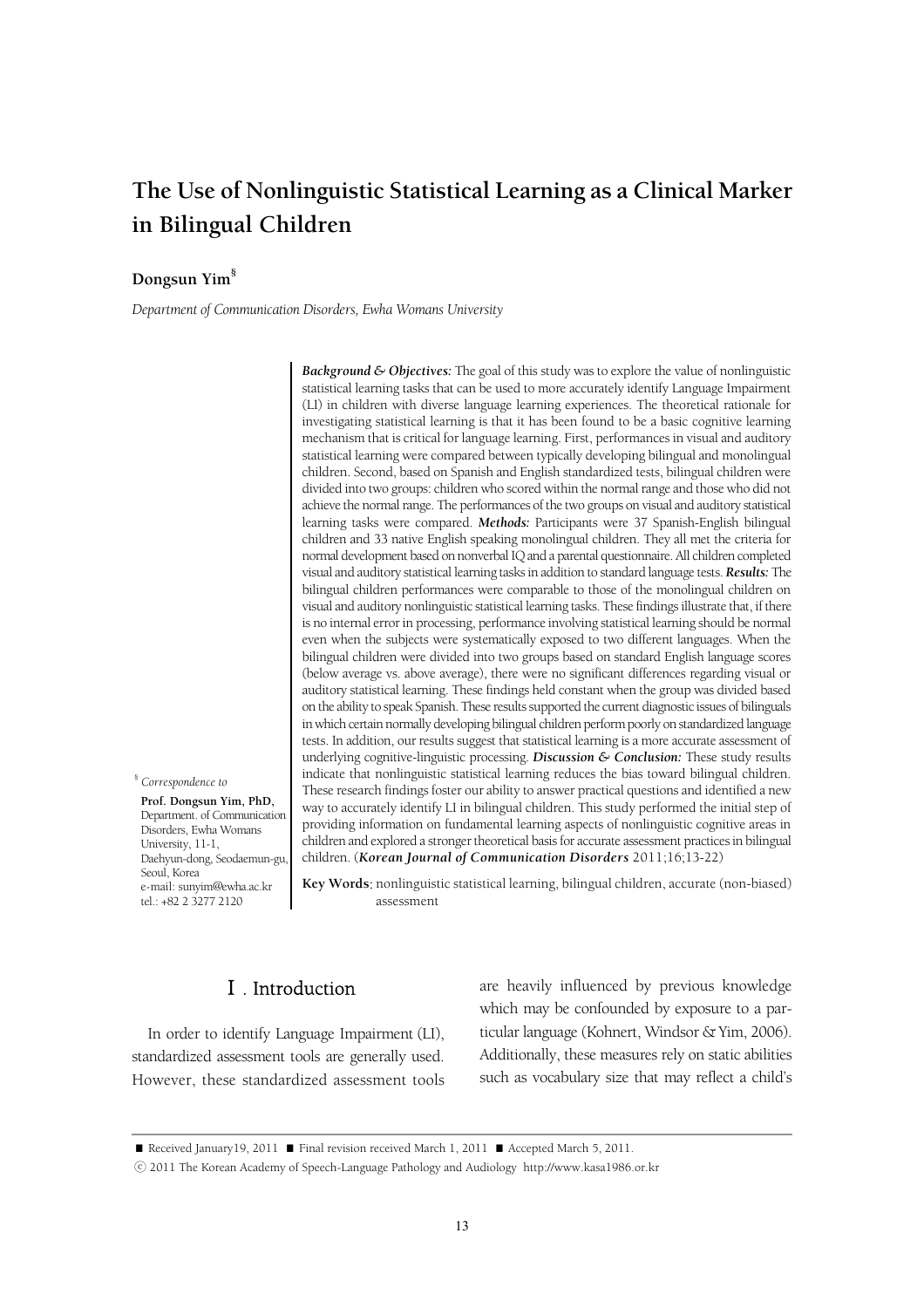language capability but are confounded by exposure to a particular language, educational and social experiences. Thus, performance on these standardized tests is found to be biased for children with diverse cultural and language backgrounds (Campbell et al., 1997; Dollaghan & Campbell, 1998; Paradis & Crago, 2000; Windsor & Kohnert, 2004). As a result, these bilingual children from culturally and linguistically diverse backgrounds may be misidentified as learning difficulties or under identified for LI (Silliman, Wilkinson & Brea-Spahn, 2004). Thus, bilingual children's performance on standardized assessment tools may be informative but are not always accurate.

A lack of accurate assessment tool can be partly solved by using a parental report. It has been found that a parental report is a strong and reliable measure to identify LI in bilingual children (Paradis, Emmerzael & Duycan, 2010; Restrepo, 1998). Restrepo (1998) examined parent questionnaire data along with direct observation of child's language abilities data for testing the best discriminators of LI among bilingual children. Findings supported that the questions given to parents including child's current home language abilities, family history of speech, language best predicted the children affected with LI. Most recent study by Paradis, Emmerzael & Duycan (2010) developed and investigated whether using parent report on first language development for bilingual children can differentiate between language differences and language disorders. Findings indicated that the scores obtained from this parental report could be useful for assessment in bilingual children in which speech-language pathologist cannot directly examine children's first language.

An increasing body of empirical literature has emphasized the underlying cognitive constructs in monolingual children with LI. Along with these findings, there is a growing attention on language assessment procedures that also consider the role of cognitive-linguistic underpinnings as opposed to linguistic knowledge. One of the outcome of considering cognitive-linguistic components in assessment is 'linguistic processing-dependent tasks' which attempts to measure the integrity of the underlying language learning or cognitive processing

mechanism rather than language knowledge. These linguistic processing-dependent measurements have been proposed as potentially nonbiased alternatives to traditional standardized tests for bilingual children. Linguistic processing-dependent measurements minimize the roles of prior experience or knowledge by using basic linguistic units that are equally familiar to participants (high frequency vocabulary) or equally unfamiliar to participants (nonsense words). The basic idea is to minimize the role of prior language experience that may have on performance. It was found that these linguistic processing-dependent measurements were reliable at identifying LI in culturally diverse children such as children who use dialect such as African-American or culturally diverse children (Dollaghan & Campbell, 1998; Ellis Weismer et al., 2000). However, these linguistic processingdependent tasks were still found to be biased for children who use two languages who are linguistically diverse (Kohnert, Windsor & Yim, 2006).

Recent findings support that children with LI show subclinical limitations in processing tasks that require little or no language ability (Leonard, 1998). For example, relative slowness and/or lower accuracy by children with LI on a range of nonlinguisic tasks, including perceptual-motor tasks such as auditory and visual detection andmore complex cognitive tasks such as mental rotation and visual search have been documented by several researchers (Johnston & Ellis Wesimer, 1983; Kohnert & Windsor, 2004; Leonard et al., 2007; Miller et al., 2001; Windsor et al., 2008). Certain cognitive ability is more closely related to language skills and as a result, responsible for their language outcomes later on. Thus, based on the interactive processing information theory, nonlinguistic processing-dependent task was developed which was another outcome of emphasizing the integrity of the underlying language learning (Windsor et al., 2008; Yim, Kohnert & Windsor, 2005).

It was found that some nonlinguistic processingdependent tasks were able to differentiate children with LI from typically developing bilingual children at a group level but not at an individual level. It is clear that not all nonlinguistic processing tasks are equally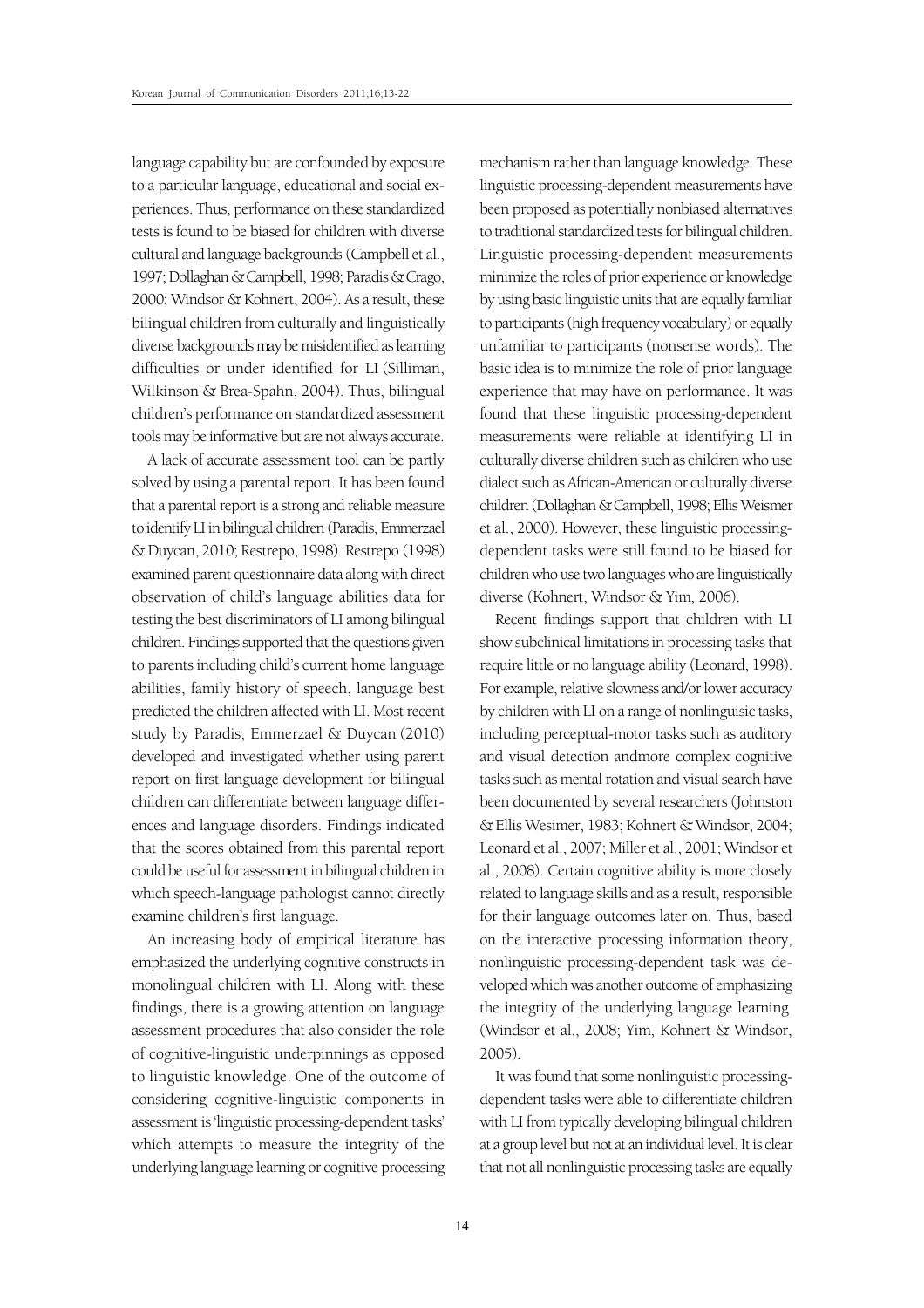sensitive and specific to the presence of LI (Kohnert & Windsor, 2004). Additionally, there are still unanswered questions concerning whether nonlinguistic processing tasks will be less biased than traditional measures (Yim, Kohnert & Windsor, 2005). Thus, it is crucial to find out which nonlinguistic processing task can rule in and to rule out LI in both monolingual and bilingual children. It is also important to test not any random nonlinguistic tasks but theoretically driven nonlinguistic tasks that predict language skills in children.

The theoretical rationale for using statistical learning is described as follows. As opposed to a theoretical view in which language is considered autonomous, general interactive informationprocessing approaches support the idea that basic cognitive mechanisms need to be integrated in order to efficiently learn and use language (Elman et al., 1996). One basic cognitive learning mechanism that has been proposed to underlie both language and nonlinguistic performance is statistical learning, that is the ability to learn new information in which rules are embedded incidentally or without explicit instruction (Gomez & Gerken, 2000; Marcus et al., 1999; Saffran, Aslin & Newport, 1996).

Statistical learning appears to be an important feature in the development of complex abilities such as language, social, and motor skills. It has been suggested that statistical learning is a fundamental cognitive mechanism that allows us to learn not only language but also nonlinguistic information, such as patterns of tones or visual shapes (Fiser & Aslin, 2002; Saffran et al., 1999). Ullman and colleagues propose that LI is the result of difficulty in general procedural learning, specifically, the learning of rulebased grammar (Ullman & Gopnik, 1999; Ullman & Pierpont, 2005). In this declarative/procedural model of language acquisition, syntactic ability is gained through implicit learning, in this case procedural learning. One of the methods of testing procedural learning is statistical learning and this learning system allows for learning of rule-like relations required for grammar learning. Recently, a direct link between statistical learning and language skills especially overall language performance including grammar has been found (Conway et al., 2010; Yim & Windsor, 2010).

Many studies have tested whether language difficulties for children with LI (Connell & Stone, 1992; Kiernan & Snow, 1999; Swisher et al., 1995) and reading difficulties (Catts & Kamhi, 1986; Scarborough & Dobrich, 1990; Vicari et al., 2003) are due to inefficient rule extraction, and found that children with LI and/or reading difficulties were due to statistical learning difficulties.

More recent findings from Evans, Saffran & Robe-Torres (2009) showed that children with LI performed statistically significantly poorly than typically developing children on both linguistic and nonlinguistic statistical learning. Based on the procedural model of language acquisition (Ullman & Gopnik, 1999; Ullman & Pierpont, 2005), Evans et al. (2009) concluded that children with LI have limited general procedural learning which is the reason why we observe their difficulties in both linguistic and nonlinguistic information processing. Thus, it is evident that statistical learning is a fundamental learning mechanism that is responsible for efficient language learning and is worthwhile pursuing for its value as an assessment measurement.

The purpose of this study is first to examine whether typical bilingual children can perform comparable to monolingual children on nonlinguistic statistical learning and second to investigate whether bilingual children who perform poorly on standardized language tests would perform similarly on the experimental tasks to those who scored within normal limits on these language tests.

Thus, as a ground work, we will explore typically developing bilingual children compared to typically developing monolingual children on visual and auditory statistical learning. First, we will examine whether bilingual children perform comparable to monolingual children. Our hypothesis is that if statistical learning truly taps the underlying cognitive construct of language learning mechanism, typically developing children should perform comparable whether they are monolinguals or bilinguals. Second, we will then investigate how standardized measurement scores can be biased via examining bilingual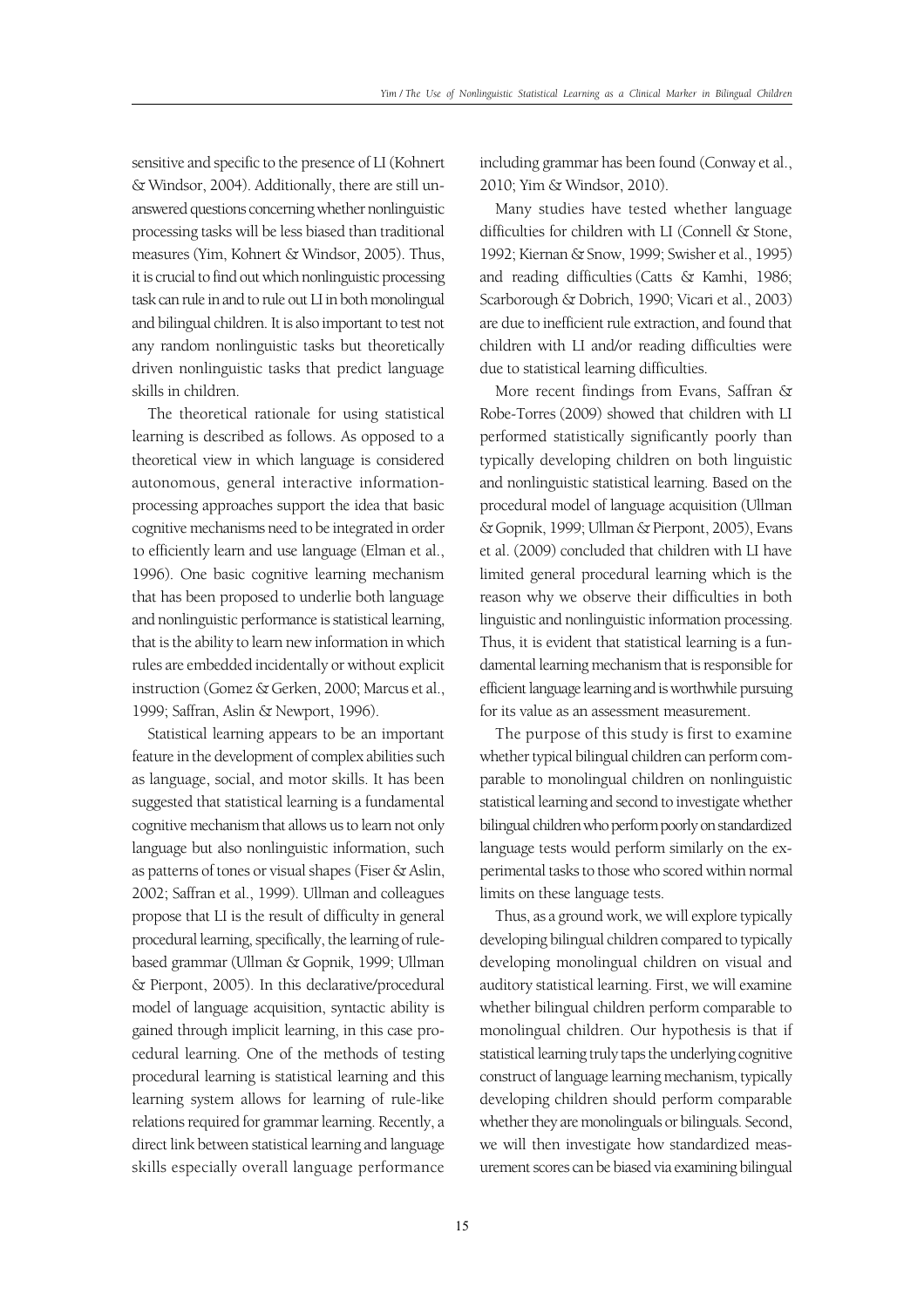children who scored less than 1.5 SD below the mean and look like LI. We will compare bilingual children who scored within normal range on language tests and those who scored less than normal on statistical learning. We hypothesize that bilingual children with the face of LI will perform as well as children who are typical on standardized measurement on statistical learning since they are normally developing children.

## Ⅱ. Methods

#### 1. Participants

A total of 70 typically developing children who were aged between 8;1 and 13;11 completed the experimental tasks. Children were recruited from Chicago metropolitan school district area. Thirty-three children were English native speaking monolingual children, hereafter MO, with no medical concerns or any other cognitive and/or language related difficulties  $(Mean age = 8; 10, SD = 2; 3)$ . The other thirty-seven children were bilingual children, hereafter BI, who spoke Spanish from birth as their mother tongue and were exposed to English from 3 at school settings (*Mean age* = 8;2, *SD*= 2;6). Based on parental reports (Restrepo, 1998), all children were typically developing with no academic issues and passed hearing screening (pure tones presented at 25 dB at 1, 2, and 4 kHz). All participants showed a nonverbal intelligence test score within the normal range on the Leiter International Performance Scale-Revised (Roid & Miller, 2002). BI had a mean Leiter standard score of 101 (*SD*= 15) and MO had a mean of 111 (*SD* = 11).

Previous studies (Conway et al., 2010; Yim & Windsor, 2010) found that language skills especially knowledge learned for a long time was correlated with statistical learning. In this study, a standardized test, *the Clinical Evaluation of Language Fundamentals-IV* (CELF)(Semel, Wiig & Secord, 2003) in Spanish (CELF-S) and English (CELF-E) were used to assess spoken semantic and syntactic knowledge, with the total standard score reflecting both receptive and expressive language skills. Trained research assistants who were fluent in both Spanish and English ran subjects for the whole experiments. Table 1 shows the group characteristics on age, LEITER and CELF-E and CELF-S.

|         | Table 1, Mean and Standard Deviation on age, nonverbal |
|---------|--------------------------------------------------------|
|         | IQ on LEITER and CELF-E/CELF-S in both                 |
| groups. |                                                        |

|                                            | Age<br>(in months) LEITER CELF-E CELF-S |  |  |
|--------------------------------------------|-----------------------------------------|--|--|
| BI (N=37) 98 (30) 101 (15) 96 (19) 97 (16) |                                         |  |  |
| MO (N=33) 104 (27) 111 (11) 117 (13)       |                                         |  |  |

#### 2. Experimental Tasks

Experimental tasks used in this study were very similar to Yim & Windsor (2010) study (review, Yim & Windsor, 2010) with minor changes. First, for the visual statistical learning, 12 shapes were directly used from Yim & Windsor (2010) but with more randomly reorganized way. This was done because previous study followed a systematic way of grouping each shape within triplets even though no participants recognized the pattern. However, in order to eliminate the pattern within the triplet, we reorganized each shape randomly. For the auditory statistical learning, we eliminated the procedure of coloring picture during listening to the stimuli. This was done because there may be attention shift issues based on the previous findings.

In each of visual statistical learning and auditory statistical learning there was a training session and a test session. In the training session, participants were exposed to sequences of stimuli for several minutes. This was followed by a test session in which participants were tested on whether they had learned the statistical regularities. Visual and Auditory statistical learning were presented on a desktop computer with MATLAB using the Psychophysical Toolbox (Brainard, 1997; Pelli, 1997). All tasks were administered in a counterbalanced order on the same day, but with the language and nonverbal IQ tasks separating the experimental tasks.

There was a predictable sequence of each stimulus presentation. For example, for the A-B-C triplet,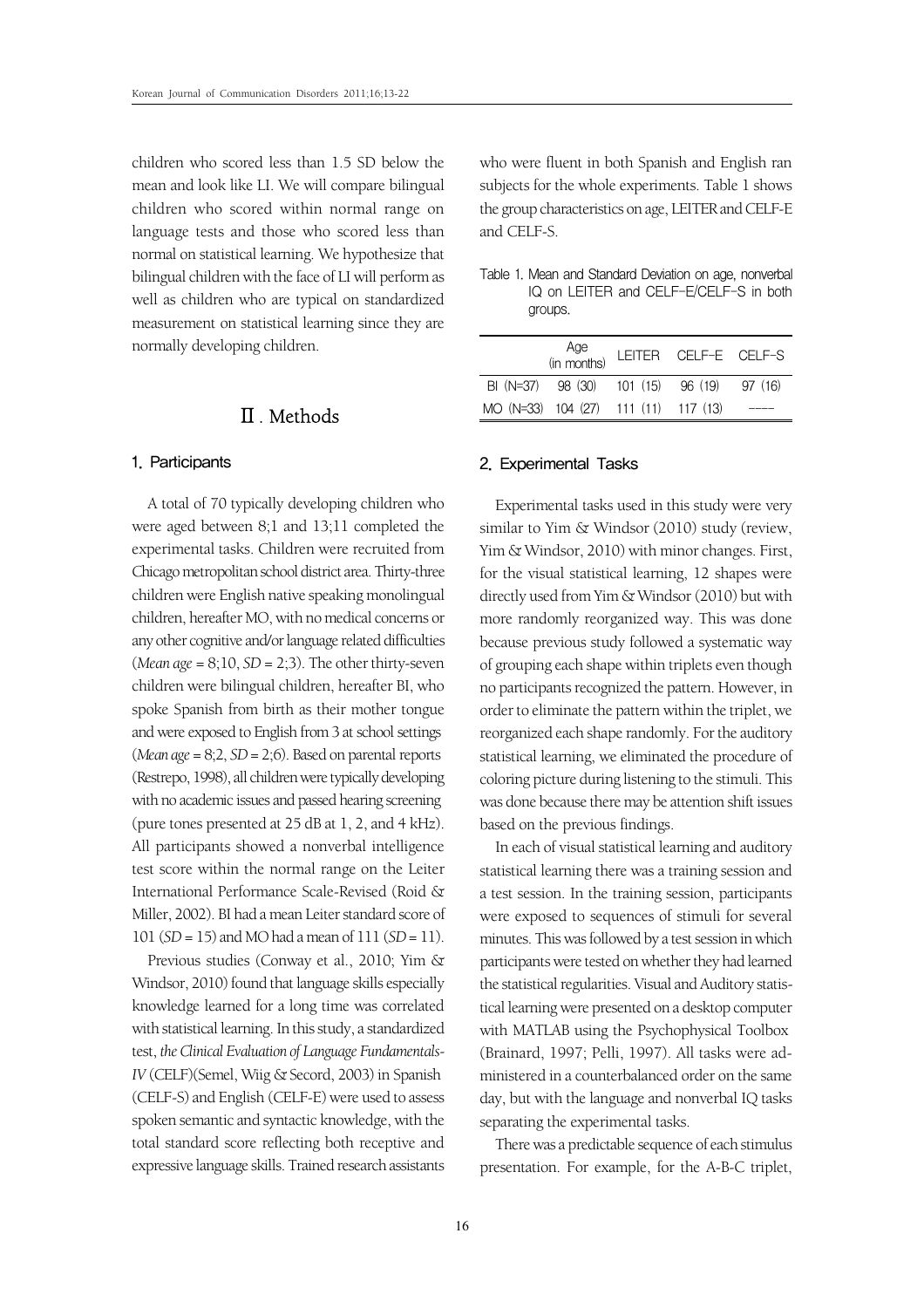whenever shape A appeared on the screen, shape B immediately followed, followed immediately by shape C. After C, the first shape from one of the three other triplets (chosen at random) appeared next followed by other members of that base pair. The same base triplet never appeared twice consecutively, and the same sequence of two base triplets also never appeared twice consecutively. This paradigm was exactly the same in the auditory statistical learning task. The within-triplet transitional probability was 1.0 and the between-triplet probability was 0.33.

#### 2.1. Visual Statistical Learning

During a training session, a continuous 4.5 minute 'movie' of 12 sequenced non-namable shapes was presented on the computer for both groups. Participants were told to pay attention so that they can answer some of the questions related to these shapes afterwards. After the training session, children were shown two shape triplet sets consecutively (presented in random order), and asked to press a response button to indicate the triplet set that looked familiar based on what they had seen during training. Twentyfour test pairs were used, presented in the same format as in the training session. In each, one of the pairs was a triplet shown during the training session and one was an impossible triplet which had never occurred in the training movie. The dependent variable was percentage accuracy in identifying the 24 base triplets.

#### 2.2. Auditory Statistical Learning

During a training session, a 2.4 min sound stream was used. Auditory stimuli were 330ms in duration with different frequencies composed of different types of sounds within the 12 sounds: four different steady-state tones, four glide tones, and four different noises. All sound files were digitized at 22.05 kHz, with 16-bit quantization. Participants heard stimuli under headphones and were asked to listen to sounds. Participants were instructed to pay attention to the sounds, and to be ready to answer questions at the end of the session. After the training session, participants listened to pairs of triplet sounds and were asked to press a response button to indicate the triplet sounds that sounded familiar based on what they had heard in training. Twenty-four test pairs were used, each with one possible and one impossible triplet. The dependent variable was percentage accuracy in identifying the 24 base triplets.

#### 3. Analyses

First, ANCOVA with age as a covariate was used to compare BI and MO on visual and auditory statistical learning. The reason for covarying out the age was because it was found to be correlated with the performance of statistical learning (Evans et al., 2009; Yim & Windsor, 2010). Then we divided the BI group into high CELF-E scores vs. low CELF-E scores based on standardized test scores to find out whether these groups differ on statistical learning. With the same method, we also used CELF-S scores to divide the BI group again into high CELF-S and low CELF-S.

## Ⅲ. Results

## 1. Group performance on visual and auditory statistical learning

The children's performance on the visual and auditory experimental tasks is summarized in Table 2. BI children's mean accuracy for visual statistical learning was 55% and 57% for MO. Auditory statistical learning mean was 56% for BI and 58% for MO. There was no significant difference between BI and MO on both visual and auditory statistical learning  $(F_{(1, 69)} = .174, p > .05$  for visual and  $F_{(1, 69)} = .41, p$ > .05 for auditory).

Table 2. Mean percent accuracy on visual statistical learning and auditory statistical learning in both groups

|             | Visual statistical<br>learning $(\%)$ | Auditory statistical<br>learning $(\%)$ |
|-------------|---------------------------------------|-----------------------------------------|
| $BI (N=37)$ | 55 (17)                               | 56 (13)                                 |
| $MO$ (N=33) | 57(20)                                | 58(11)                                  |

Note. Standard deviations are given in parentheses.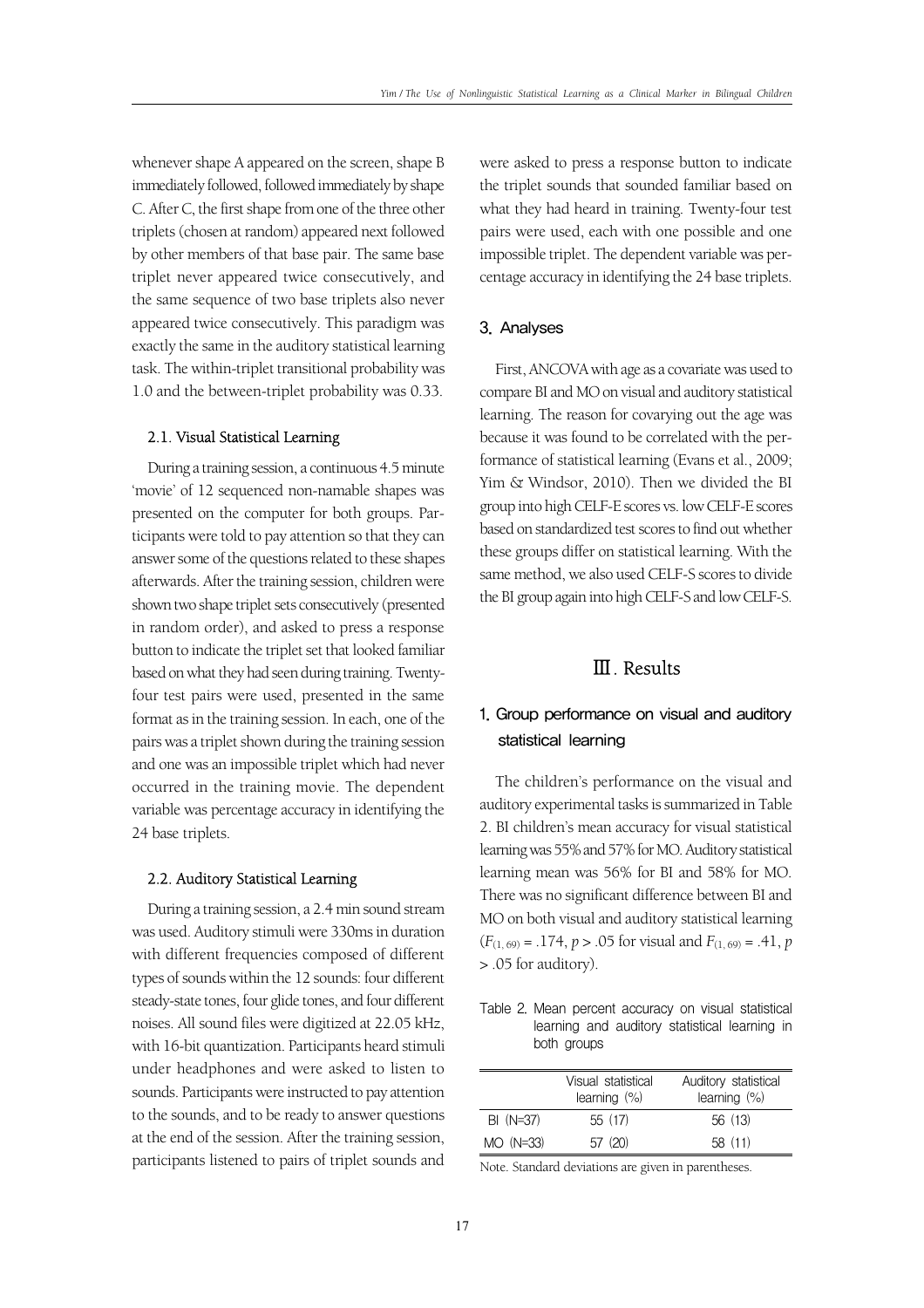## 2. The effect of language scores on statistical learning in the bilingual group

Even though BI were typically developing children based on parental reports, some children performed 1.5 SD below the mean on CELF-E and CELF-S which frequently occur in this population. As noted earlier, BI was divided into two groups. First they were divided based on the CELF-E standard scores and their statistical learning was compared. Second, we used CELF-S standard scores to divide BI group and compared their statistical learning.

There were 7 BI who scored less than 85 which was 1.5SD below the mean, hereafter delay CELF-E group, and the rest 30 children (normal CELF-E group) scored above the mean on CELF-E. Figure 1 shows the overall group performance on visual and auditory statistical learning for these two groups. The mean of the delay CELF-E group on visual statistical learning was 64% (SD = 21) and normal CELF-E group was 53% (SD = 16) which was not significantly different  $(F_{(1, 36)} = 2.8, p > .05)$ . Additionally, the mean of the auditory statistical learning for the delay CELF-E group was  $53\%$  (SD = 14) and that of normal CELF-E was  $56\%$  (SD = 12) which was not statistically significantly different  $(F_{(1, 36)} = .72, p > .05)$ .



Figure 1. BI group (Delayed CELF-E vs. Normal CELF-E) performance on visual and auditory statistical learning.

Then for the second analysis, we used CELF-S scores to divide the group. There were 10 children who were below 1.5 SD (delayed CELF-S group) and the rest 27 children (normal CELF-S group) scored above the mean. Figure 2 shows the group performance on statistical learning. The mean of visual

statistical learning for the delayed CELF-S group was  $52\%$  (SD = 15) and for the normal CELF-S was 56% (SD = 18). As found before with CELF-E score division, there was no statistically significant difference between the groups  $(F_{(1, 36)} = .40, p > .05)$ . For the auditory statistical learning, mean of the delayed CELF-S group was  $56\%$  (SD = 13) and normal CELF-S was 55% (SD = 13) which again did not significantly differ  $(F_{(1, 36)} = .30, p > .05)$ .



Figure 2. BI group (Delayed CELF-S vs. Normal CELF-S) performance on visual and auditory statistical learning.

## Ⅳ. Discussion and Conclusion

The current study investigated the performance of bilingual and monolingual children on visual and auditory statistical learning tasks. Two primary questions were addressed. The first question was whether typical bilingual children perform similarly to typically developing monolingual children. The second question was whether bilingual children who perform poorly on standardized language tests, CELF-E and CELF-S, would perform similarly to those who scored within normal limits on these language tests. Our findings suggest that bilingual children with no abnormal internal cognitive-linguistic processing mechanism perform comparable to monolingual children even when their performance incorrectly indicate that they might have language difficulties based on standardized tests. Additionally, these results confirm biased assessment errors on standardized tests for bilingual children who are typically developing.

The challenging issue for bilingual population in assessment is that there is an overlap performance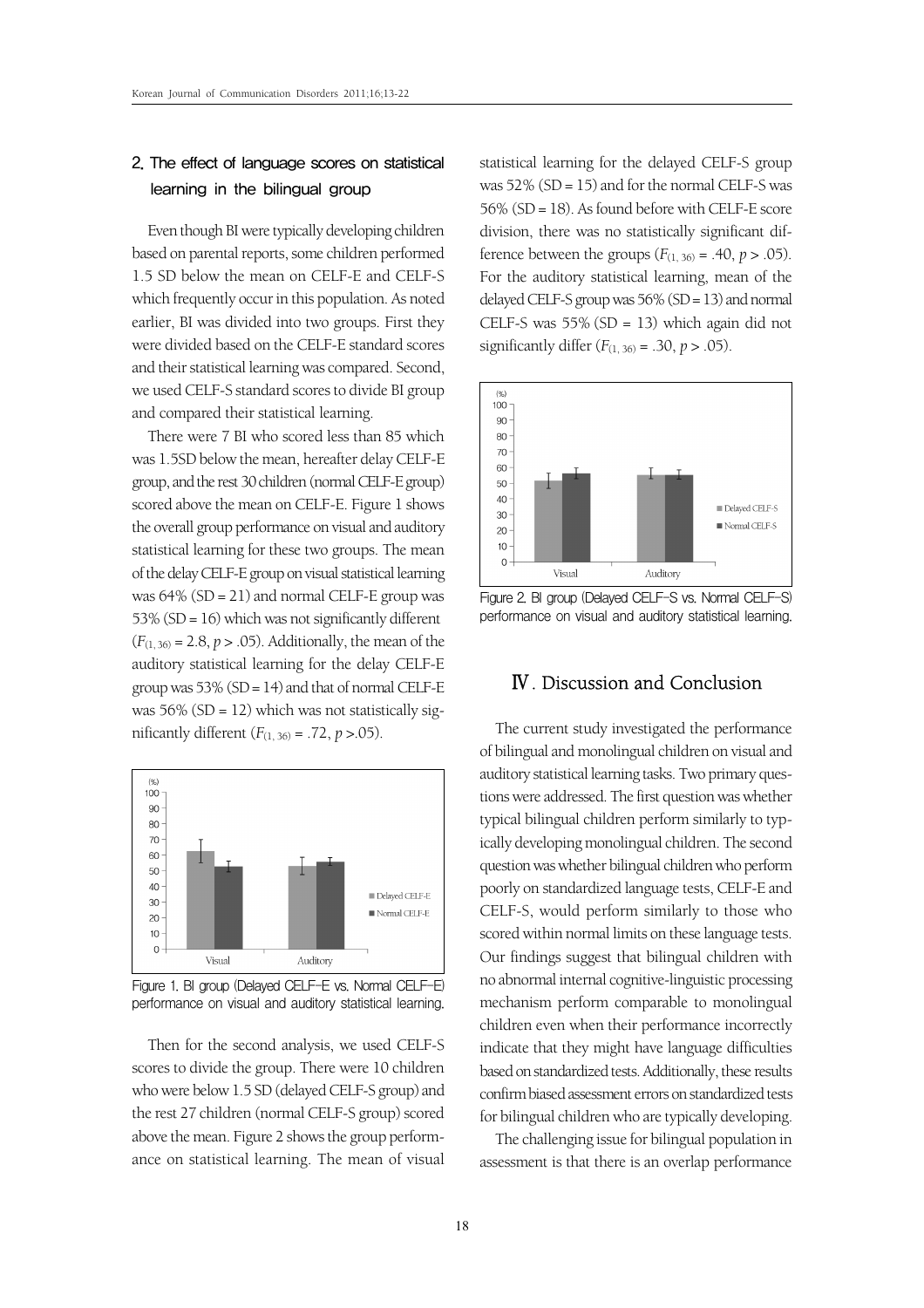between monolingual children with LI and typically developing bilingual children. As a result, typical bilingual children sometimes are diagnosed as having LI. Thus, educators and professionals who deal with children with special needs report an additional challenge in effectively serving children whose first language does not match to their native language (Kohnert et al., 2003). As found in our study, even when parents reported their bilingual children were typically developing with no academic problems, some of our bilingual children performed significantly poorly than average which resulted putting them into LI category. However, when we compared those two groups divided by CELF-E and CELF-S, delay and normal on standardized test groups did not inform anything beyond biased results. Both groups performed well and not significantly differ on visual and auditory statistical learning and performance of bilingual children were comparable to that of monolingual children.

Recent studies (Leonard et al., 2007; Mainela-Arnold, Evans & Coady, 2010; Montgomery & Evans, 2009; Windsor et al., 2008) consistently have found that children with LI show sub-clinical deficits on a broad range of cognitive-linguistic tasks that require little or no language ability, such as memory for nonsense figures and visual matching. These findings indicate that the language performance deficits are not isolated but are part of a larger cognitive learning profile. In order to better understand the nature of the relationship between underlying cognitive processing and language and to develop a nonbiased assessment measure, systematic investigation that considers the process of learning linguistic and nonlinguistic information is needed.

The long term objectives of this proposed study was to design and build an understanding whether limitations in statistical learning underlie language difficulties and to further investigate whether statistical learning task may reduce or eliminate assessment bias. Overall, the proposed study has two contributions. From theoretical view, the proposed study enhances our understanding of the relationship between underlying cognitive processing and language. From practical view, this study may provide partial solution of assessment issues that is urgent for bilingual children.

Our study was the very first study to apply nonlinguistic statistical learning to bilingual children as a potential accurate measurement for detecting LI while reducing previous world knowledge or experience that can lead to an assessment bias. Our hypothesis was that if statistical learning taps the underlying learning mechanism that is fundamental for language learning then variation in linguistic experience may not interfere the performance. Our findings supported that nonlinguistic statistical learning was able to tap cognitive-linguistic underpinnings that are above and beyond the superficial language skills. However, in order to confirm the clinical usage of the statistical learning as diagnostic tools, we need to examine children with LI both in bilingual and monolingual groups. Additionally, not only group analysis but also individual analysis should be used to test the sensitivity and the specificity of statistical learning task.

Our results yielded no statistical significance between bilingual children in the language low (scored lower than -1.5 SD) and high groups. This result warrants further examination of characteristics of these participants in terms of their parental report, LEITER scores, CELF receptive and expressive language profiles. Additionally the number of participants between language score high vs. low was unevenly distributed (n=30, n=7 on CELF-E; n=27, n=10 on CELF-S). However, the current results might suggest that the standardized test results were biased against bilingual children. It should be noted that this interpretation requires caution due to the relatively small sample size coupled with the skewed distribution in the language low group.

#### **REFERENCES**

- Brainard, D. H. (1997). The psychophysics toolbox. *Spatial Vision, 10,* 433-436.
- Campbell, T., Dollaghan, C., Needleman, H., & Janosky, J. (1997). Reducing bias in language assessment: Processing dependent measures. *Journal of Speech, Language, and Hearing Research, 40,* 519-525.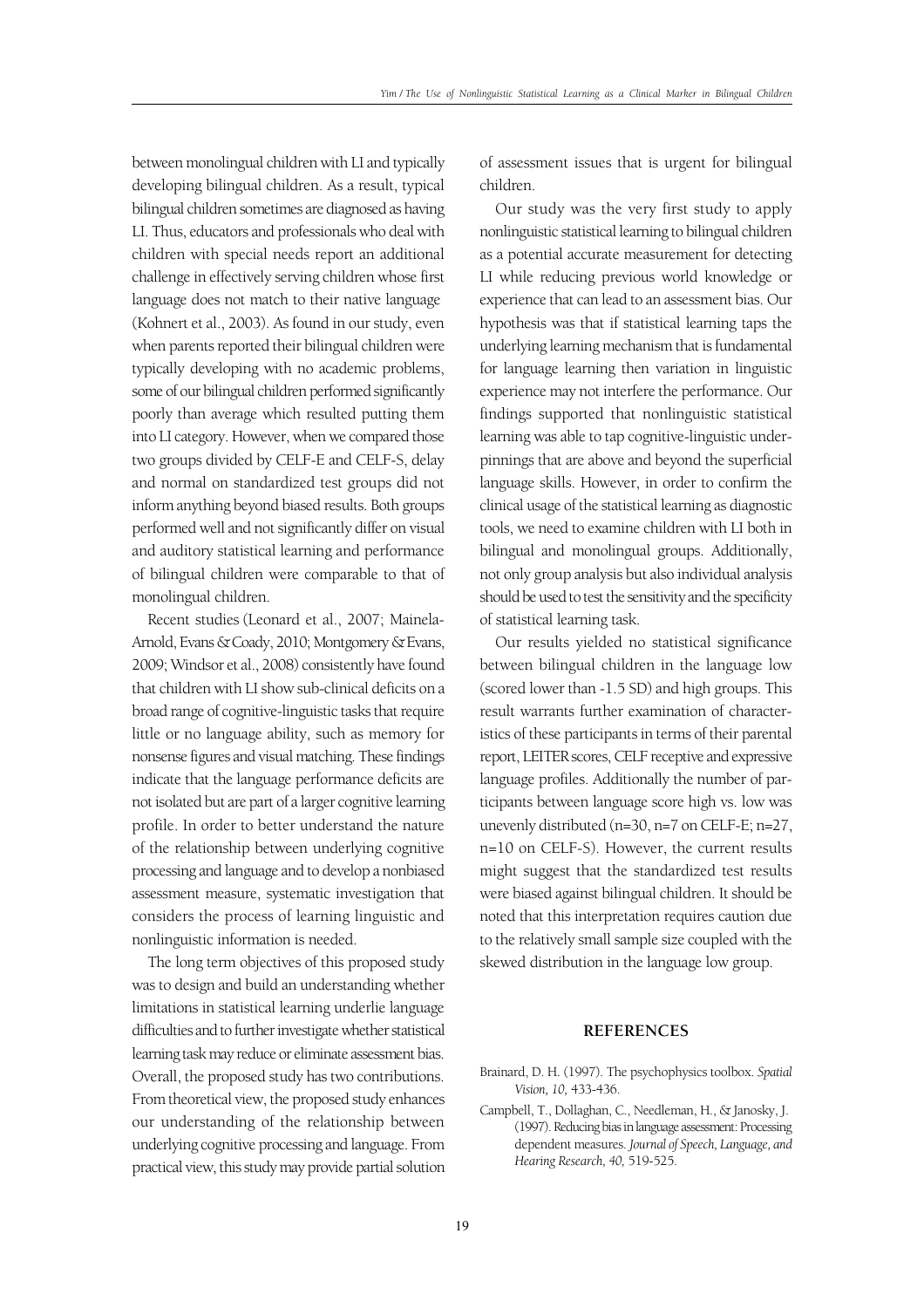- Catts, H. W., & Kamhi, A. G. (1986). The linguistic basics of reading disorders: Implications for the speech-language pathologist. *Language, Speech, and Hearing Services in Schools, 17,* 329-341.
- Connell, P. J., & Stone, C. A. (1992). Morpheme learning of children with Specific Language Impairment under controlled instructional conditions. *Journal of Speech and Hearing Research, 35,* 844-852.
- Conway, C. M., Bauernschmidt, A., Huang, S. S., & Pisoni, D. B. (2010). Implicit statistical learning in language processing: Word predictability is the key. *Cognition, 114,* 356-371.
- Dollaghan, C., & Campbell, T. (1998). Non-word repetition and child language impairment. *Journal of Speech, Language, and Hearing Research, 41*, 1136-1146.
- Ellis Weismer, S., Tomblin, J. B.,Zhang, X., Buchwalter, P., Chynoweth, J. G., & Jones, M. (2000). Nonword repetition performance in school age children with and without language impairment. *Journal of Speech, Language, and Hearing Research, 43,* 865-878.
- Elman, J. L., Bates, E., Johnson, M., Karmiloff-Smith, A., Parisi, D., & Plunkett, K. (1996). *Rethinking innateness: A connectionist perspective on development.* Cambridge, MA: MIT Press.
- Evans, J. L., Saffran, J. R., & Robe-Torres, K. (2009). Statistical learning in children with Specific Language Impairment. *Journal of Speech, Language, and Hearing Research, 52,* 321-335.
- Fiser, J., & Aslin, R. N. (2002). Statistical learning of higherorder temporal structure from visual shape sequences. *Journal of Experimental Psychology: Learning, Memory and Cognition, 28,* 458-467.
- Gomez, R. L., & Gerken, L. (2000). Infant artificial language learning and language acquisition. *Trends in Cognitive Sciences, 4,* 178-186.
- Jonston, J., & Ellis Weismer, S. (1983). Mental rotation abilities in language-disordered children. *Journal of Speech and Hearing Research, 26,* 397-403.
- Kiernan, B. J., & Snow, D. P. (1999). Bound-morpheme generalization by children with SLI: Is there a functional relationship with accuracy of response to training targets? *Journal of Speech, Language, and Hearing Research, 42,* 649-662.
- Kohnert, K., & Windsor, J. (2004). The search for common ground: Part II. Nonlinguistic performance by linguistically diverse learners. *Journal of Speech, Language, and Hearing Research, 47,* 891-903.
- Kohnert, K., Kennedy, M., Glaze, L., Kan, P., & Carney, E. (2003). Breadth and depth of diversity in Minnesota: Challenges to clinical competency. *American Journal of Speech-Language-Hearing Pathology, 12,* 259-272.
- Kohnert, K., Windsor, J., & Yim, D. (2006). Do languagebased processing tasks separate children with language impairment from typical bilinguals? *Language Disabilities Research and Practice, 21(1),* 19-21.
- Leonard, L. (1998). *Children with Specific Language Impairment*. Cambridge, MA: MIT Press.
- Leonard, L., Ellis Weismer, S., Miller, C., Francis, D., Tomblin, J. B., & Kail, R. (2007). Speed of processing, working memory, and language impairment in children. *Journal of Speech, Language, and Hearing Research, 50,* 408-428.
- Mainela-Arnold, E., Evans, J. L., & Coady, J. (2010). Beyond capacity limitations II: Effects of lexical processes on word recall in verbal working memory tasks in children with and without specific language impairment. *Journal of Speech, Language, and Hearing Research, 53,* 1656-1672.
- Marcus, G. F., Vijayan, S., Bandi, S., & Vishton, P. M. (1999). Rule learning by seven-month-old infants. *Science, 283,* 77-80.
- Miller, C., Kail, R., Leonard, L., & Tomblin, J. B. (2001). Speed of processing in children with Specific Language Impairment. *Journal of Speech, Language, and Hearing Research, 44,* 416-433.
- Montgomery, J. W., & Evans, J. L. (2009). Complex sentence comprehension and working memory in children with Specific Language Impairment. *Journal of Speech, Language, and Hearing Research, 52,* 269-288.
- Paradis, J., & Crago, M. (2000). Tense and temporality: A comparison between children learning a second language and children with SLP. *Journal of Speech, Language, and Hearing Research, 43,* 834-847.
- Paradis, J., Emmerzael, K., & Duyncan, T. S. (2010). Assessment of English language learners: Using parent report on first language development. *Journal of Communication Disorders, 43,* 474-497.
- Pelli, D. G. (1997). The video toolbox software for visual psychophysics: Transforming numbers into movies. *Spatial Vision, 10,* 437-442.
- Restrepo, A. (1998). Identifiers of predominately Spanishspeaking children with language impairment. *Journal of Speech, Language and Hearing Research, 41,* 1398-1411.
- Roid, G. H., & Miller, L. J. (2002). *Leiter International Performance Scale-Revised*. Wood Dale, IL: Stoelting.
- Saffran, J. R., Aslin, R. N., & Newport, E. L. (1996). Statistical learning by 8-month-old infants. *Science, 274,* 1926-1928.
- Saffran, J. R., Johnson, E. K., Aslin, R. N., & Newport, E. L. (1999). Statistical learning of tone sequences by human infants and adults. *Cognition, 70,* 27-52.
- Scarborough, H. S., & Dobrich, W. (1990). Development of children with early language delay. *Journal of Speech and Hearing Research, 33,* 70-83.
- Semel, E., Wiig, E., & Secord, W. (2003). *Clinical Evaluation of Language Fundamentals-IV.* San Antonio, TX: Psychological Corporation.
- Silliman, E. R., Wilkinson, L. C., & Brea-Spahn, M. R. (2004). Policy and practices imperatives for language and literacy learning. In C. A. Stone, E. R. Silliman, B. J. Ehren, & K. Apel (Eds.), *Handbook of language and literacy* (pp.97-129). New York, NY: Guilford.
- Swisher, L., Restrepo, M. A., Plante, E., & Lowell, S. (1995). Effect of implicit and explicit "rule" presentation on bound-morpheme generalization in Specific Language Impairment. *Journal of Speech and Hearing Research,*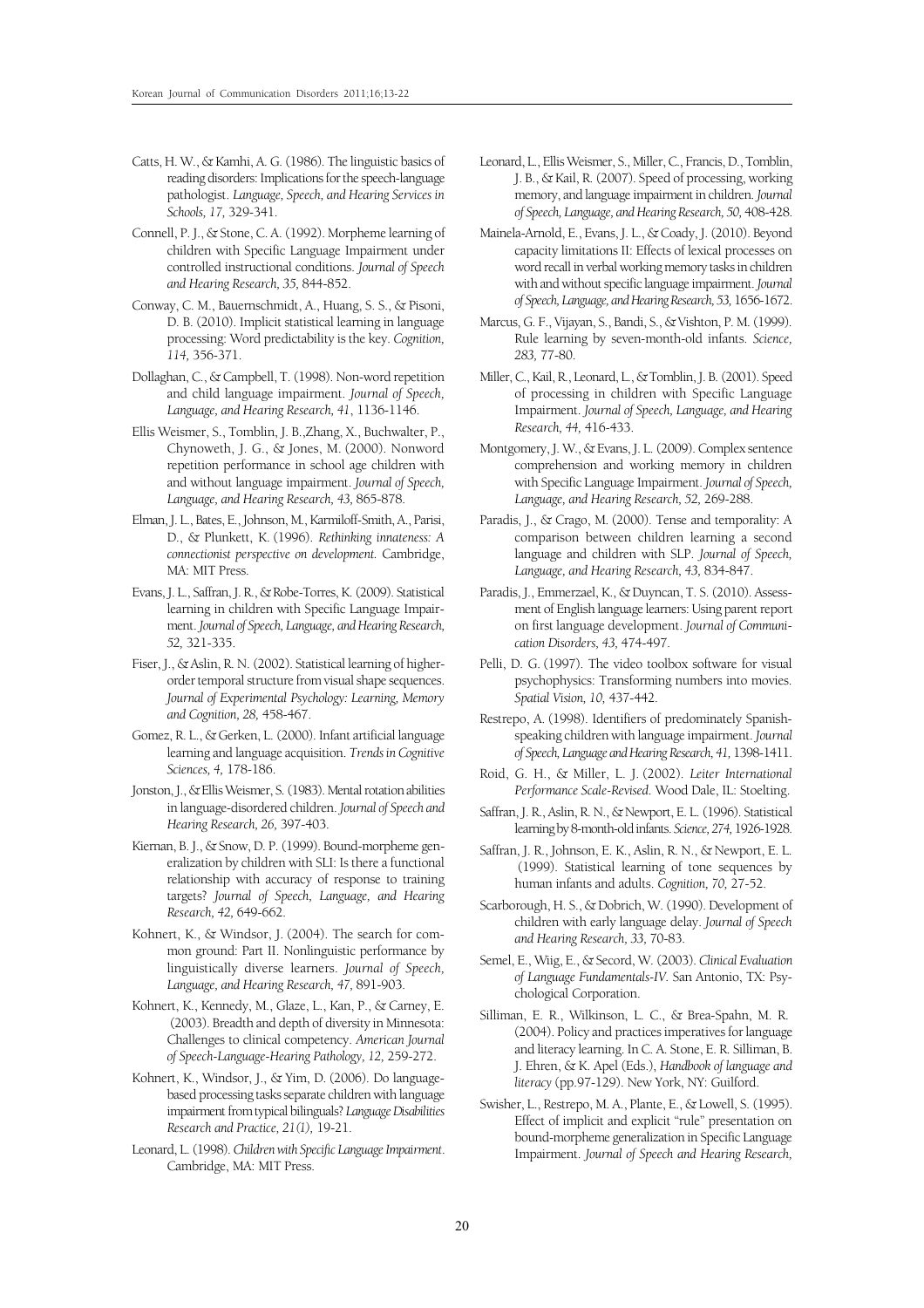*38,* 168-173.

- Ullman, M. T., & Gopnik, M. (1999). Inflectional morphology in a family with inherited Specific Language Impairment. *Applied Psycholinguistics, 20,* 51-117.
- Ullman, M., & Pierpont, R. (2005). Specific language impairment is not specific to language: The procedural deficit hypothesis. *Cortex, 41,* 399-433.
- Vicari, S., Marotta, L., Menghini, D, Molinari, M., & Petrosini, L. (2003). Implicit learning deficit in children with developmental dyslexia*. Neuropsychologia, 41,* 108-114.
- Wiig, E., Semel, E., & Secord, W. (2006). *Clinical Evaluation of Language Fundamentals-4 Spanish.* San Antonio, TX: Psychological Corporation.
- Windsor, J., & Kohnert, K. (2004). The search for common ground: Part I. Lexical performance by linguistically

diverse learners. *Journal of Speech, Language, and Hearing Research, 47,* 877-890.

- Windsor, J., Kohnert, K., Loxtercamp, A., & Kan, P.F. (2008). Performance on nonlinguistic visual tasks by children with language impairment. *Applied Psycholinguistics, 29*, 237-268.
- Yim, D., & Windsor, J. (2010). The roles of nonlinguistic statistical learning and memory in language skill. *Korean Journal of Communication Disorders, 15(3),*  381-396.
- Yim, D., Kohnert, K., & Windsor, J. (2005). Sensitivity & specificity to LI for a non-linguistic processing task. *Proceedings of the American Speech Language-Hearing Association (ASHA) annual convention.* San Diego, CA.